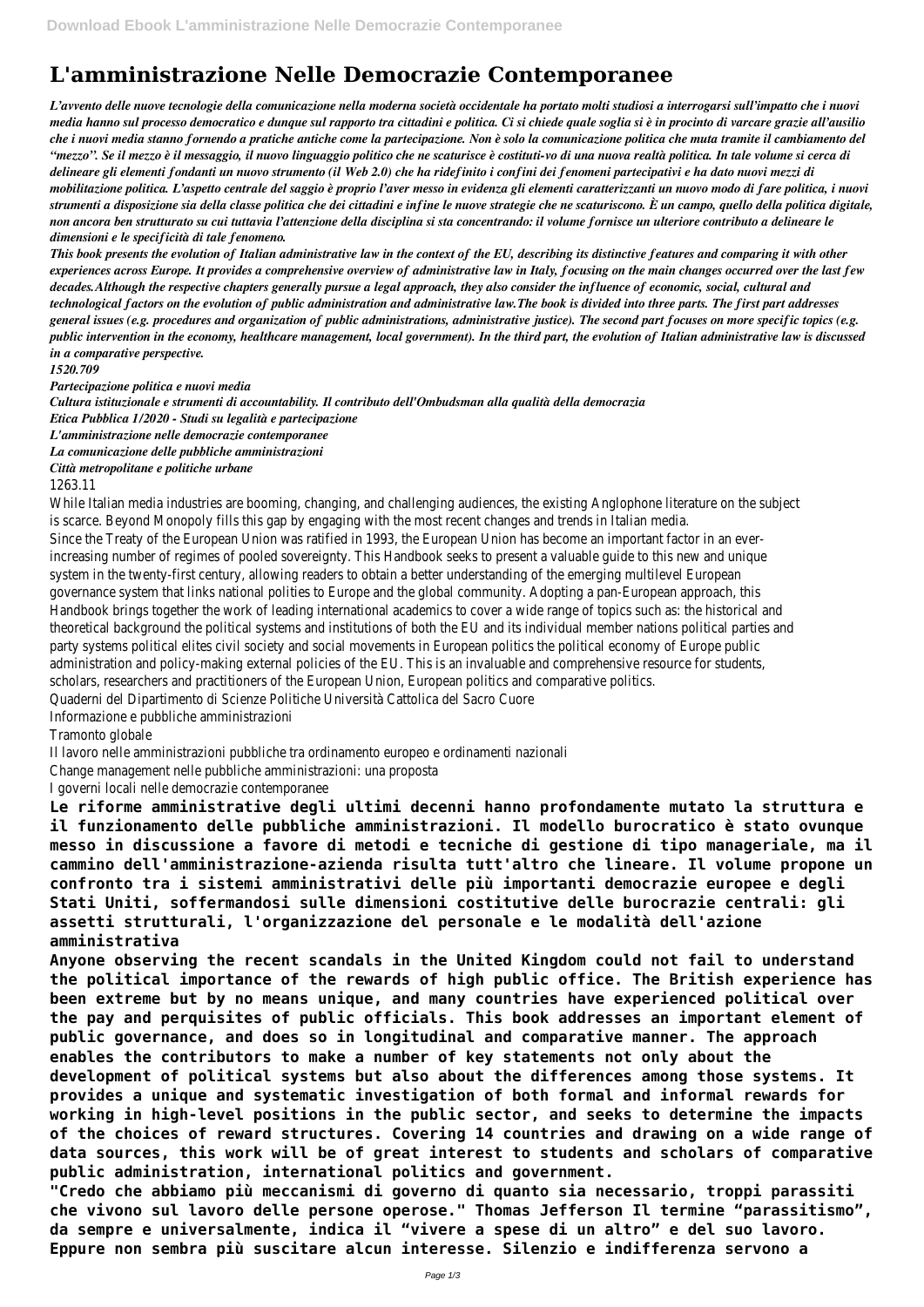**distrarre l'attenzione dell'opinione pubblica dalla natura e dalle logiche del fenomeno. Un fenomeno che deve, comunque, essere interpretato alla luce della contrapposizione tra le relazioni di mercato e quelle politico-coercitive. Imperano invece delle narrazioni ideologiche che considerano le interazioni volontarie responsabili dello sfruttamento dell'uomo sull'uomo. Queste ideologie postulano i rapporti di natura egemonica come modelli di autentica libertà. L'obiettivo di questo libro è quello di "rimettere le cose al loro posto". Cioè fornire agli sfruttati le difese culturali necessarie a respingere gli assalti dei parassiti. Il parassitismo e la rendita sono diventati i flagelli delle nostre società e le cause dei crescenti squilibri e della stagnazione che affliggono le economie più avanzate.**

**Le lobbies in trasparenza**

**The Second Tier of Local Government in Europe**

**la fame, il patibolo, la guerra**

**Globalization and Contemporary Italian Media**

**in ricordo di Massimo D'Antona, dieci anni dopo : atti del XVI Congresso nazionale di diritto del lavoro, Catania, 21-23 maggio 2009**

**Deboli ma forti. Il pubblico impiego in Italia tra fedeltà politica e ammortizzatore sociale**

*Despite the promise of the new "Second Republic" launched in the early 1990s, Italy remains Europe's least wellgoverned country. Fifteen years ago, politicians on the take and mafiosi on the make were supposedly pushed aside by a new generation of reformers and crusading magistrates. However, in this new book a team of leading experts on Italy uncovers little real progress. Badly needed reforms have foundered on bickering between the parties and their ego-centric leaders. Both left and right-wing coalitions have been guilty of impeding the anti-corruption revolution. Little has been done to improve the quality of public expenditure: infrastructure and education systems remain shambolic, and decades of periodic devaluation and deficit spending have left the economy structurally weakened. Italy's politicians are not just masters of trasformismo (an ability to reinvent and present themselves anew to voters), but of stratificazione, or "layering", the introduction of new policies and institutions without replacing those that preceded them. The result is a damaging mix of obsolete and contradictory legislation, the product of bargaining over reform by chronically weak governments in a veto-ridden polity. The outcome – immobilismo – is a system in which all parties, and democratic government itself, are steadily losing legitimacy. This book was published as a special issue of West European Politics.*

*L'amministrazione nelle democrazie contemporanee*

*This book takes a comparative approach to local government across 14 European countries, looking at processes of decentralisation, regionalisation and reforms of local government. Examining second levels of government, such as UK Counties, French Départements, Italian and Spanish Provinces, and German Landkreise, this book reveals both the specific characteristics of particular countries, and also similarities across Europe. As the first book focussing on the second level of local governments, this monograph combines comparative analysis of institutional trends and reforms of local government with examination of country-specific features to provide an original and insightful evaluation of European governance. Organised along common thematic lines, leading experts in their field outline the historical development of local government, and analyse recent or current reform debates. The book argues democratic quality and effectiveness of this territorial level of government is in the focus of on-going debates about the rescaling of statehood and a shift from 'government to governance'. The Second Tier of Local Government in Europe will be of interest to students and scholars studying local government, public administration and multi-level governance. La dirigenza pubblica: il mercato e le competenze dei ruoli manageriali*

*Governare le reti. La multi-network governance*

*2 2011*

*saggio di diritto costituzionale*

*The Changing Administrative Law of an EU Member State*

#### *Questioni e forme della cittadinanza*

### 1263.7

#### 1332.13

Indice Etica Pubblica: l'inizio di una nuova avventura Paolo Mancini Saggi Le lobbies in trasparenza Introduzione Enrico Carloni, Marco Mazzoni L'attività di lobbying in un contesto politico in trasformazione: il caso italiano tra vincoli ed opportunità Andrea Pritoni «Bandersnatch» - Piattaforme digitali, algoritmi predittivi e attività di pressione Gianluca Sgueo Anticorruzione e regolazione del lobbying: cinque intersezioni Enrico Carloni, Francesco Merloni Expertise e «guerra dei frames»: il ruolo dei think tank Mattia Diletti, Marco Mazzoni Letti e riletti Luigi Curini Corruption, Ideology and Populism. The Rise of Valence Political Campaign di Luigi Di Gregorio Raffaele Cantone, Enrico Carloni Corruzione e anticorruzione. Dieci lezioni di Fabio Giglioni Note e commenti Il nuovo Registro della Trasparenza dell'Unione europea: il difficile rapporto tra cittadini, funzionari europei e lobbisti Fabio Raspadori Lobbies legali e rapporti illegali Piercamillo Davigo Il lobbying in Italia: vantaggi e rischi della regolamentazione Giuseppe Fornari Il lato oscuro delle lobbies Claudio Fava Riforme istituzionali e disciplina della politica

Le amministrazioni pubbliche tra conservazione e riforme. Omaggio degli allievi a Sabino Cassese. Page 2/3